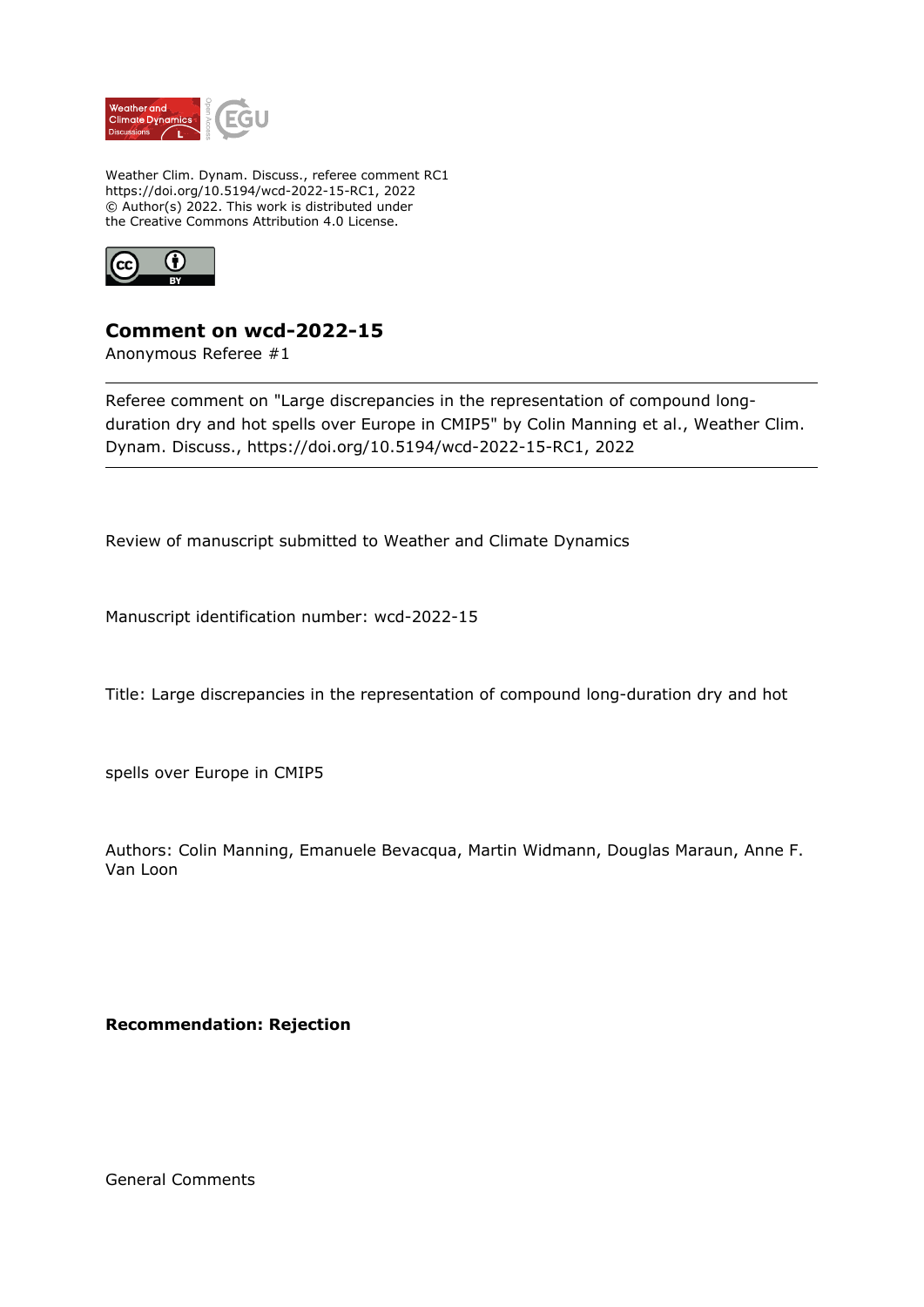The authors analyse the links between the occurrence of anticyclones, dry spells and heat waves in a large ensemble of CMIP5 GCM simulations for the historical period. Additionally, ERA5 and E-OBS data is considered in the evaluation. The authors conclude that the discrepancies between the GCMs identified in terms of the duration of dry spells and extreme temperatures are related with the GCM biases regarding temperature and precipitation themselves. While the topic of the manuscript is surely interesting and I acknowledge that there was a huge amount of data processing involved, there are also severe shortcomings, the main one being the way that "anticyclones" are considered, which is methodological not sound (see major point). Given that this was the only aspect broadly related with atmospheric dynamics (the core of WCD), I'd argue that the manuscript in its present form is also out of scope of the journal. For both reasons, and given that this shortcoming is pretty fundamental to the whole analysis, I'd like to recommend its rejection in the present form (as the whole calculations and analysis would need to be redone).

This say, I'd strongly encourage the authors to take up this task and resubmit the manuscript for further evaluation. If resubmitted to WCD, the aspect of atmospheric dynamics should be strongly strengthened so it fits the scope of the journal (e.g. also links to blocking, synoptic weather types, anticyclone dynamics). If the authors do not which to change the focus of the manuscript so strongly, I'd suggest the resubmission to a different journal – notably NHESS, which focus primarily on impacts. I would be willing to review the paper again upon resubmission.

Main Comment

The main shortcoming in the present study is the way "anticyclones" are dealt with. For me, an anticyclone is a high-pressure centre with clockwise rotating winds and large-scale divergence at the surface. At upper levels, it is typically associated with a cut off low / ridge / blocking system, where upper-level convergence occurs, thus leading to largescale subsidence in the area of the surface high-pressure centre. As described e.g. in a recent review paper published in WCD (Kautz et al. 2022;

https://doi.org/10.5194/wcd-3-305-2022), a persistent anticyclone / blocking over Central Europe in the summer typically leads to heat waves and dry spells collocated with the centre of the system (see their Figure 2b). However, on both flanks of the system you often observe heavy precipitation associated e.g. with moist air intrusions on the western flank of the system (same figure).

Given this, I am really puzzled that the authors "define an anticyclone" as local exceedance of MSLP above 1012 hPa over five days. This value is below the average mean MSLP for a considerable part of Europe (particularly in the summer months!), and even below the global average MSLP value! Given the often quite stationary weather conditions in the summer, five days is also no real constraint. So we are not even looking at above